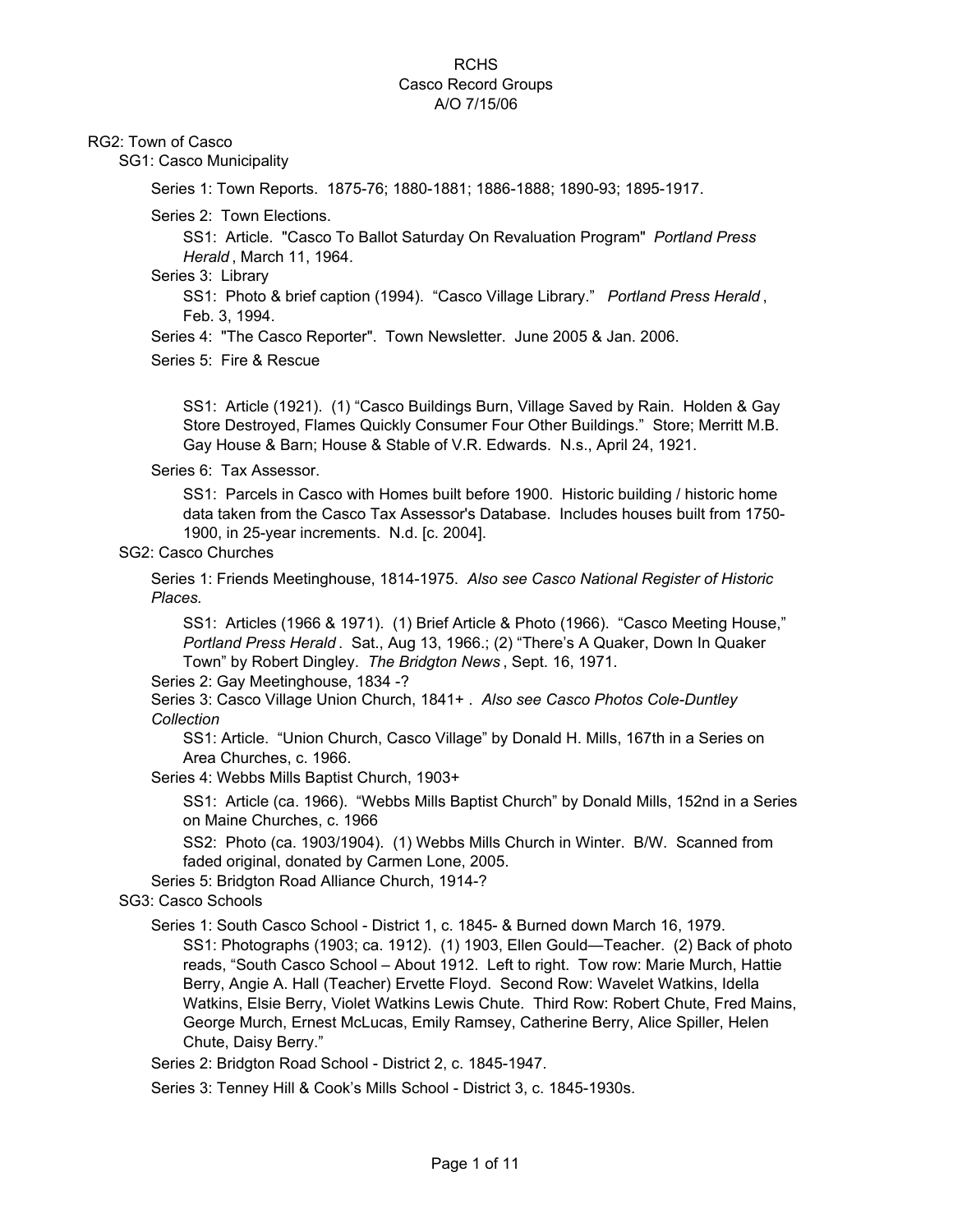# RCHS

# Casco Record Groups

### A/O 7/15/06

Series 4: Friends (AKA Quaker Ridge) School - District 4, 1849-1996. *Also see Casco National Register of Historic Places—see also Raymond Casco Historical Society Friends School Restoration.*

SS1: Photographs (ca. 1898; 1937; 1971; 1973) – (1) Students playing stickball in the road in front of the school. Back reads, "Quaker Ridge School. Apr. 1937. Velma Frank, Beulah Tenney, Anita Frank, Richard Holmes." 2 copies: 1 mounted, 1 loose. One copy donated by Helen Allen, n.d.; (2) Class photo in front of school. Back of photo reads, "Quaker Ridge School, about 1898. Given by Helen Allen." Attached paper reads, "Quaker Ridge Schoolhouse. Ellen Maxfield Jones, Teacher. Back row: Marian Hanscom, Lillian Batty, Charles Gould, Nevel Whitney, Hacker Hall, Josephine Batty, Beatrice Batty, Ellen Jones (Teacher), Ellen Gould, Alice Gill, Myron Hall. Front row: Ernest Gill, Chauncey Whitney, Flora Tenney, Harold Hanscom, Angie Hall." Donated by Helen Allen, unknown date.; (3) Class photo with 3 bicycles. Backside of photo reads, "Spring 1937, Quaker Ridge School." B/W. Donated by Helen Allen?; (4) 1971 photographs of Quaker Ridge School. Backside of photos read, "Quaker Village School 1971." 3 different views; (5) Friends (AKA Quaker Ridge) Schoolhouse, March 1973. 4 different views.

SS2: Papers (1947; 1971; 1982; 1998). (1) "This desk belonged to the Whittier School Improvement League of Quaker Ridge…" [Recopied from?] Nov 24, 1919. Oct 1947, "Desk now belongs to Charles Gould…" (2) Transfer of schoolhouse from Hacker Hall to the RCHS, 1971; (3) "History of the Old Quaker Ridge Schoolhouse," prepared by Leona Hall Edwards, 1982; (4) "The Travels of the Friends Schoolhouse." RCHS, 1998.

SS3: Articles (c. 1976; 1991). (1) "The Quaker Ridge Schoolhouse," c. 1976, n.s.; (2) "Little Quaker school now stands in Casco," by Ken Cole, Jr. Free Courier? Oct 10, 1991

SS4: Admission to Nat'l Register of Historic Places. Correspondence (1995-1996); Effects of Listing & Criteria for Evaluation. (1) Letter from ME Historic Preservation Commission to Ruth Bither re: scheduled April 1996 nomination, Aug 30, 1995.; (2) Letter from ME Historic Preservation Commission to Ruth Bither re: possible effects of listing & possible alteration of the property, April 25, 1996.

Series 5: Shadigee School - District 5, c. 1845-1942.

SS1: Photos (ca. 1890s?). (1) Shadigee School? Webbs Mills School?, c. 1890s—2 rows of students, Alice Marean (teacher). Scanned from original, donated by Carmen Lone, 2005.; (2) Shadigee School? Webbs Mills School?, c. 1890s. Scanned from original, donated by Carmen Lone, 2005.

Series 6: Leach Hill School (later closed & moved to) Casco Village School - District 6, 1850- 1912.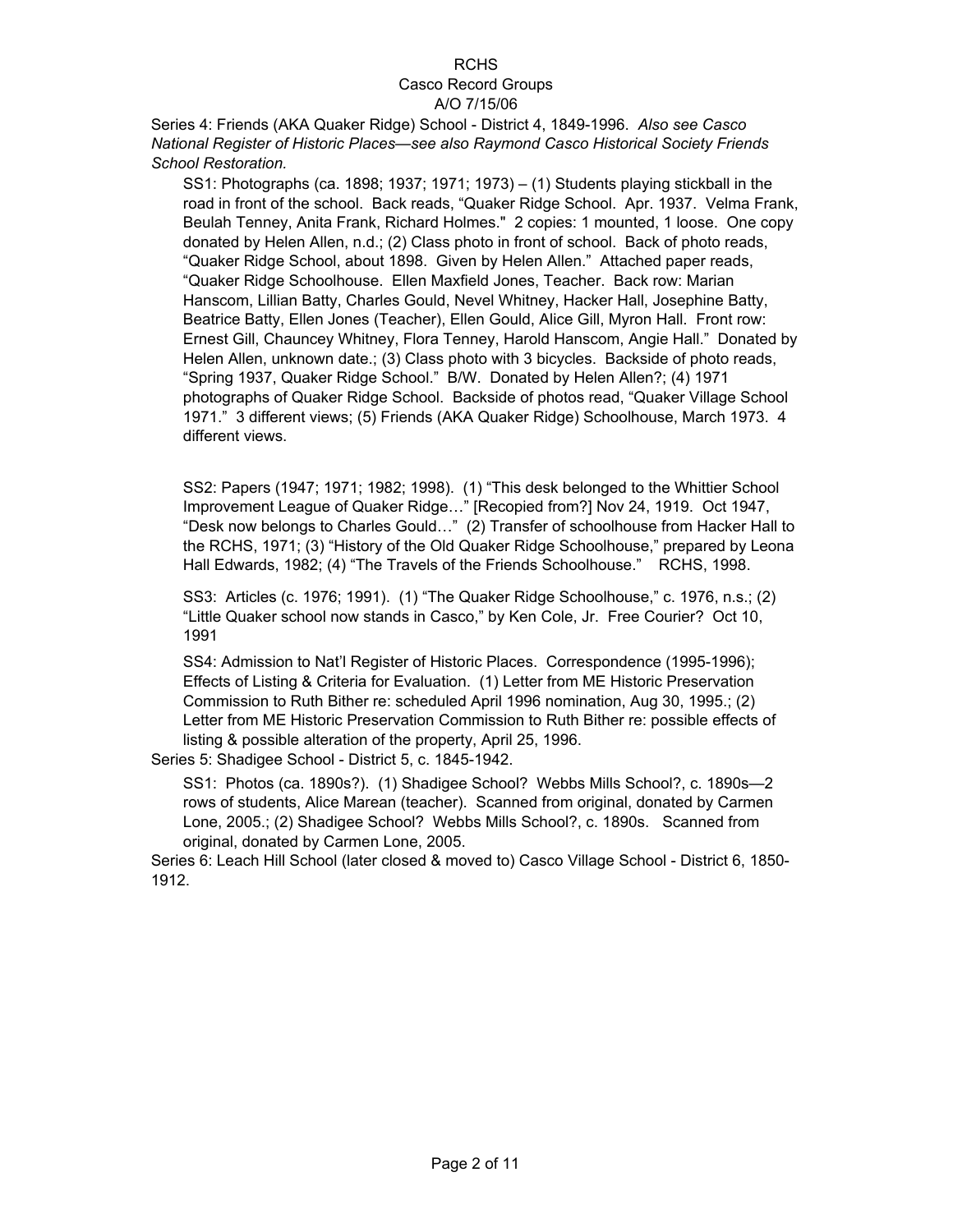SS1: Negative & School Memento. (1) Negative. Note enclosed says, "Negative of an old post card picture of the Casco Village grade school which burned in the early 20s. It was located where the Community Center now is. Donated by Marion Holden Houghton."; (2) Memento with front cover photograph of Mrs. R.E. (Grace) Gay. 2 pages. Inside cover handwritten, "Grace Gay – School Teacher at Casco Village – 1905." 1st page reads, "Casco Village School, Maine. January 27, 1905. Presented by Mrs. R.E. Gay, Teacher. School Committee: S.M. Gay, C.O. Scribner, G.B. Mayberry, Mrs. R.E. Gay Supt. Of Schools." 2nd page reads, "Pupils. Olive S. Edwards, Stella M. Scribner, Agnes N. Eastman, Edith M. Bartlett, Ruth L. Nichols, Florence E. Harmon, Eula Lee Brackett. Gloria G. Grover, Lizzie M. Fickett, Mildred H. Harmon, Milton S. Hancock, Clifford J. Eastman, Lawrence C. Libby, Cyrus M. Fickett. Alton E. Grover, Elmer M. Brackett, Ralph S. Hancock, Raymond J. Brackett, Ernest B. Nichols, Frederic D. Nichols, Albert D. Hamlin, Ellsworth C. Reed."

Series 8: Webbs Mills School - District 9, c. 1845-1947 Series 7: Mayberry Hill School - District 7, c. 1845

SS1: Photos (c. 1890s, c. 1904/1905, n.d.). (1) Back reads, "School at Webbs Mills, 1904 or 5. Ellen Gould, Teacher."; (2) Group Photo, n.d. Back reads, "Webb's Mills School. Chester Winslow." (Lila Winslow in dark dress). Scanned from original. Donated by Carmen Lone, 2005.; (3) Group Photo, 3 Rows. Webbs Mills School. Back reads, "Webbs Mills. Front Row: Erma Symonds; Norman Polland; --; --; Rosiland Crocket" (Also Sadi Edwards). Scanned from original, donated by Carmen Lone, 2005.; (4) Building & group photo w/ automobile in front. Webbs Mills School. Back reads, "Webb's Mills Church & School" Stamped Elton F. Flanagin, 5725 E. Univ. Ave., Gainesville, FL 32601. Included was a slip of paper that reads, "Webbs Mills Church (until 1903) and school – closed 1947" Stamped Elton F. Flanagin, 5725 E. Univ. Ave., Gainesville, FL 32601.

Series 9: Casco High School, 1912-1970. *Also see Casco Photos Cole-Duntley Collection* SS1: The Quito School Paper (1914-1916; 1931).

SS2: Newspaper Photo. (1) Peter Pan atop High School entrance…"appeared Tuesday morning before commencement Wednesday." N.s., n.d.

Series 10: Casco Memorial School, 1946+ . *Also see Casco Photos Cole-Duntley Collection.* SS1: Photo (1962). Class photo. Scanned from original, donated by Carmen Lone, 2005.

SG4: Casco Cemeteries

Series 1: Ring's Landing Rd. Cemetery, c. 1794

- SS1: Transcriptions (2003)
- Series 2: Manning Cemetery, c. 1795
	- SS1: Transcriptions (n.d.; 2003)
- Series 3: Jordan Family Cemetery, c. 1799
	- SS1: Transcriptions (n.d.; 1932)
- Series 4: Cook-Pinkham Cemetery, c. 1811
	- SS1: Transcriptions (n.d.; 2002); Cemetery Study, includes transcription (1980)

Series 5: Mayberry Hill Cemetery, c. 1813

- SS1: Transcriptions (n.d.; 1932; 2002)
- Series 6: Leach Hill Cemetery (AKA Mountain View Cem.), c. 1820
	- SS1: Transcriptions (n.d.; 2003)
- Series 7: Skinner's Cemetery (AKA Wintle's Cemetery), c. 1826
	- SS1: Transcriptions (n.d.; 2003)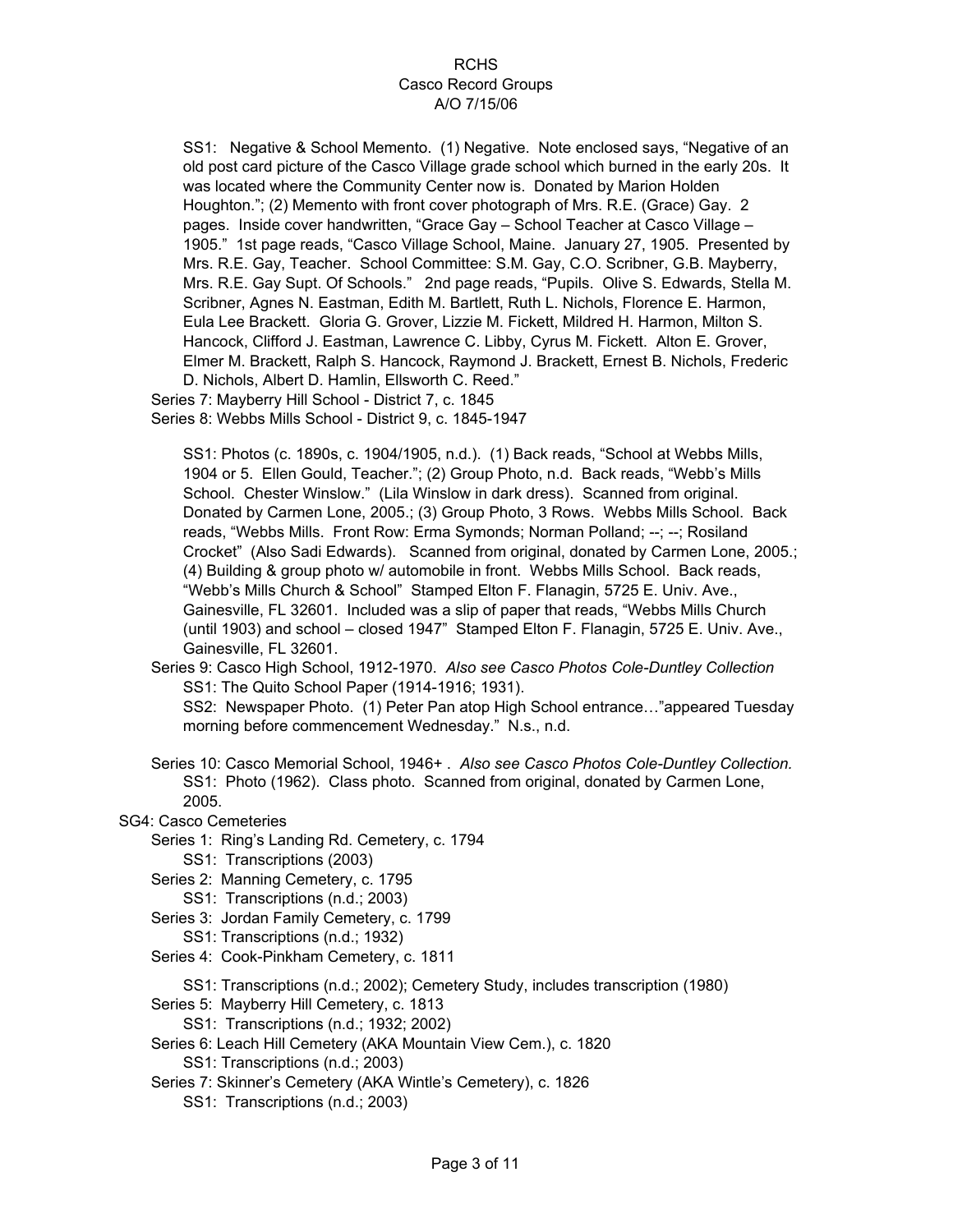RCHS Casco Record Groups A/O 7/15/06 SS1: Transcriptions (n.d.) SS1: Transcriptions (n.d.); Map (2003) SS1: Transcriptions (n.d.) SS1: Transcriptions (n.d.; 2003) Series 16: Maxfield Cemetery, c. 1851 Series 17: Edwards Family Cemetery, c. 1852 SS1: Transcriptions (n.d.; 2003) SS1: Transcriptions (2003) Series 13: Lakeside Cemetery, c. 1843 Series 14: Stimson Cemetery, c. 1848 SS1: Transcriptions (n.d.; 2002). SS1: Transcriptions (n.d., 2003); Map (2003) SS1: Transcriptions (n.d.; 2003) Series 20: Riggs Rd. Cemetery, c. 1868 Series 18: State Park Rd. Cem. (AKA Chute Family Cem.), c. 1855 SS1: Transcriptions (n.d.; 2002) SS1: Transcriptions (n.d.; 2002) Series 11: Green Grove Cemetery, c.1842 Series 12: Old Bridgton Rd. Cemetery, c. 1843 SS1: Transcriptions (n.d.) SS1: Transcriptions (1990; 2003). SS1: Transcriptions (n.d.) Series 19: Fickett's Cemetery, c. 1856 Series 15: Murch Cemetery, c. 1850 Series 9: Tenney Hill Cemetery, c. 1828 Series 10: Brackett Cemetery, c. 1832 Series 8: Webb's Mills Cemetery, c. 1826 Series 21: Tubbs Fam. Cemetery, c. 1871

- SG5: Casco Boston Post Cane holders
- SG6: National Register of Historic Places

Series 1: Manning House, 1804+ . *Also see Raymond & Casco Photos Bullen Collection*

SS1: (1) Letter of Approval for Nomination of the Richard Manning House to the National Register of Historic Places, April 30, 1993. Signed, Earle G. Shettleworth, Jr. of the ME Historic Preservation Commission. To David & Patricia MacVane of Casco; (2) Photographs, B/W photocopied of inside of the Manning House. 1 pg., n.d.

Series 2: Watkins House & Cabins, 1815+

SS1: Article. "Watkins house on National Register." N.s., Aug 13, 1992. Series 3: Friends Meetinghouse, 1814 (1975+). *Also see Casco Churches.*

Series 4: Friends (AKA Quaker Ridge) Schoolhouse, 1849 (1996+). *Also see Casco Schools—see also Raymond Casco Historical Society Friends School Restoration.*

SS1: Admission to Nat'l Register of Historic Places (1996). (1) Letter of Approval of Nomination to the Nat'l Register of Historic Places, April 26, 1996; (2) Notification of Friends School's acceptance to the Nat'l Register of Historic Places, June 24, 1996. SS2: Articles (1996). "The Old Quaker Ridge Schoolhouse" by Ruth Bither. The Suburban News, Sept 24, 1996.

SS3: Photocopy of Scrapbook "Friends Schoolhouse of Quaker Ridge: A 150 Year History from Casco, Maine." c. 1849-2005. Original at School. Cataloged under Artifacts & Items, 2005.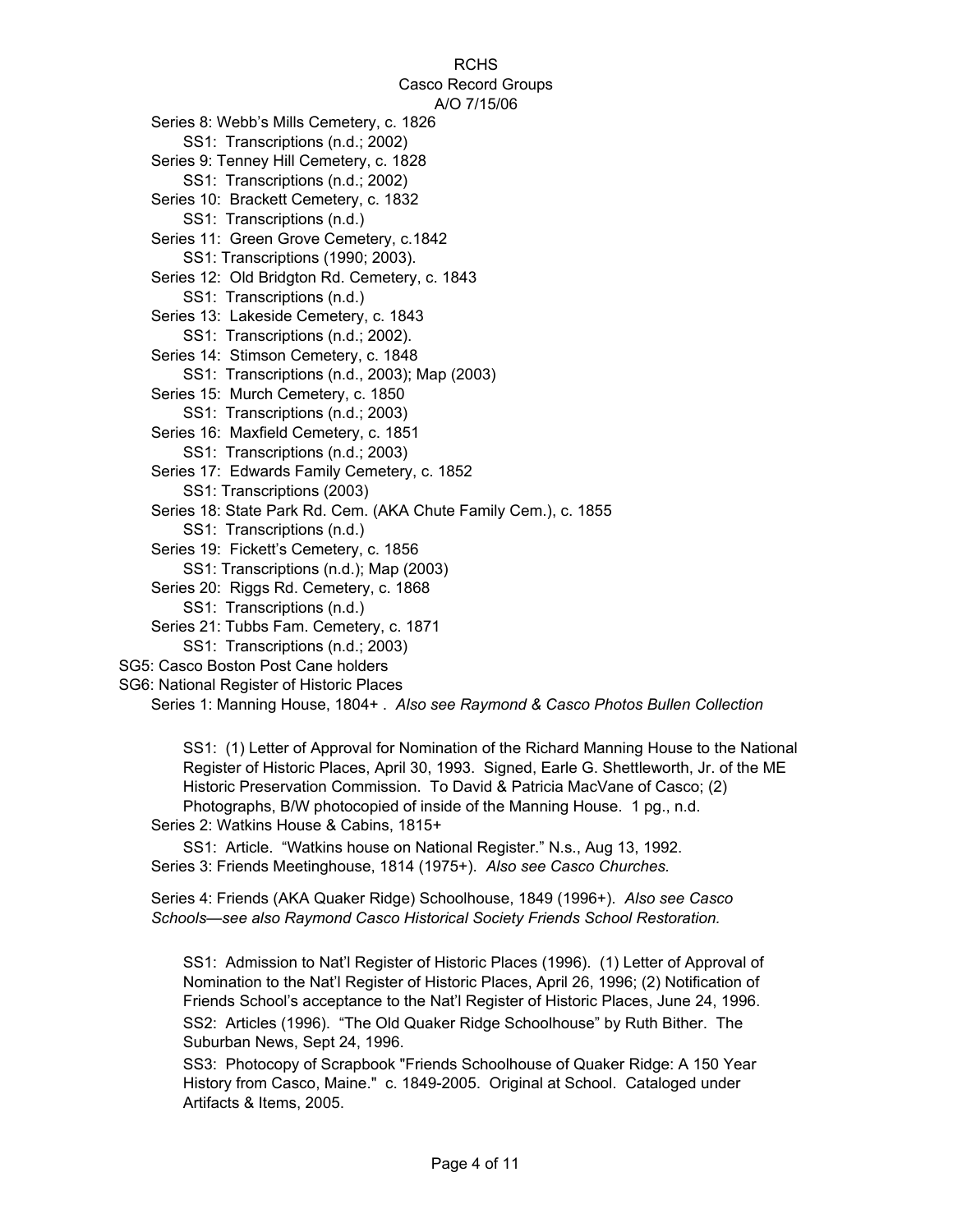SG7: Casco Business & Industry

Series 1: Mills. *Also see Casco Photos Cole-Duntley Collection—see also Raymond & Casco Photos Bullen Collection—see also Casco People Hancock.*

SS1: Photographs (n.d.) & Postcard (Bef. 1916). "Cyrus Henry Holden Mill on Mile Brook, Casco, Maine. Some may remember the "Tobaco Plan…" "Gift to the Casco Historical Society from G. Hartley Curtis."; (2) J.D. Spillers Axe Handle Factory of Webbs Mills. Back reads, "Cad or Clarence and his brother Isiah Winslow bought the Axe Handle Mill from Spiller." Also stamped Elton F. Flanagin, 5725 E. Univ. Ave., Gainsville, FL 32601." Scanned from original. Donated by Carmen Lone, 2005; (3) J.D. Spiller's Axe Handle Factory Postcard, postmarked 5 Oct 1916. Mailed to Mr. Oliver Edwards, Webbs Mills, ME. "Well Oliver. This certainly is great weather for your trip. Hope you are getting lots of game. – Eda W." Scanned from original, donated by Carmen Lone, 2005.

SS2: Article. (Kevin) "Hancock is Lumber Dealer of Year." *Lewiston Sun Journal Online* , Sept 28, 2003.

Series 2: Agricultural

SS1: Photos, n.d. (1) Photo. Back reads, "Corn Shop on Stuart Plummer Site" AND "Webb's Mills, Me. Mill sits over dam." Scanned from original, donated by Carmen Lone, 2005; (2) Group Photo with baskets of Corn. Back reads, "1st Corn Shop, 2nd Wagon Factory (Tripps). Webbs Mills" Stamped Elton F. Flanagin, 5725 E. Univ. Ave., Gainesville, FL 32601. Included with the photo was a note that reads, "Left – Carriage Shop / Foundry (turned into garage in 1930 which started the fire), Center – Winslow Barn, Right – Winslow House." Scanned from original, donated by Carmen Lone, 2005.

Series 3: Transportation

SS1: Photo, n.d. "Carriage Shop & Foundry." Stamped on back Elton F. Flanagin, 5725 E. Univ. Ave., Gainesville, FL 32601. Scanned from original, donated by Carmen Lone, 2005.

Series 4: Business Guides.

SS1: 1999-2000 Casco & Raymond Business & Visitor's Guide & 2004-2005 Sebago Lakes Region Business & Pleasure Guide. Originals at Public Safety under RG3: Raymond & Casco (R&C) --> SG1: R&C Business & Industry --> Series 1: Business & Visitors Guides. No copies currently avail. Donated by Elizabeth Bullen, 2005.

Series 5: Real Estate. Listing of Casco homes sold in 2004. SG8: Casco Camps & Lodges. *Also see Casco Agriculture Farms & Lodging—see Casco National Register of Historic Places Watkins House & Cabins.*

Series 1: Thomas House, c. 1874+

SS1: Article. "Former inn is ready to embark on new era." *Maine Sunday Telegram* , April 10, 2005.

Series 2: Luther Gulick Camps, 1907+ . *Also see Raymond Camps & Lodges Camp Timanous—see also Casco People Gulick—see also Casco Photos Cole-Duntley Collection—see also Raymond & Casco Photos Bullen Collection*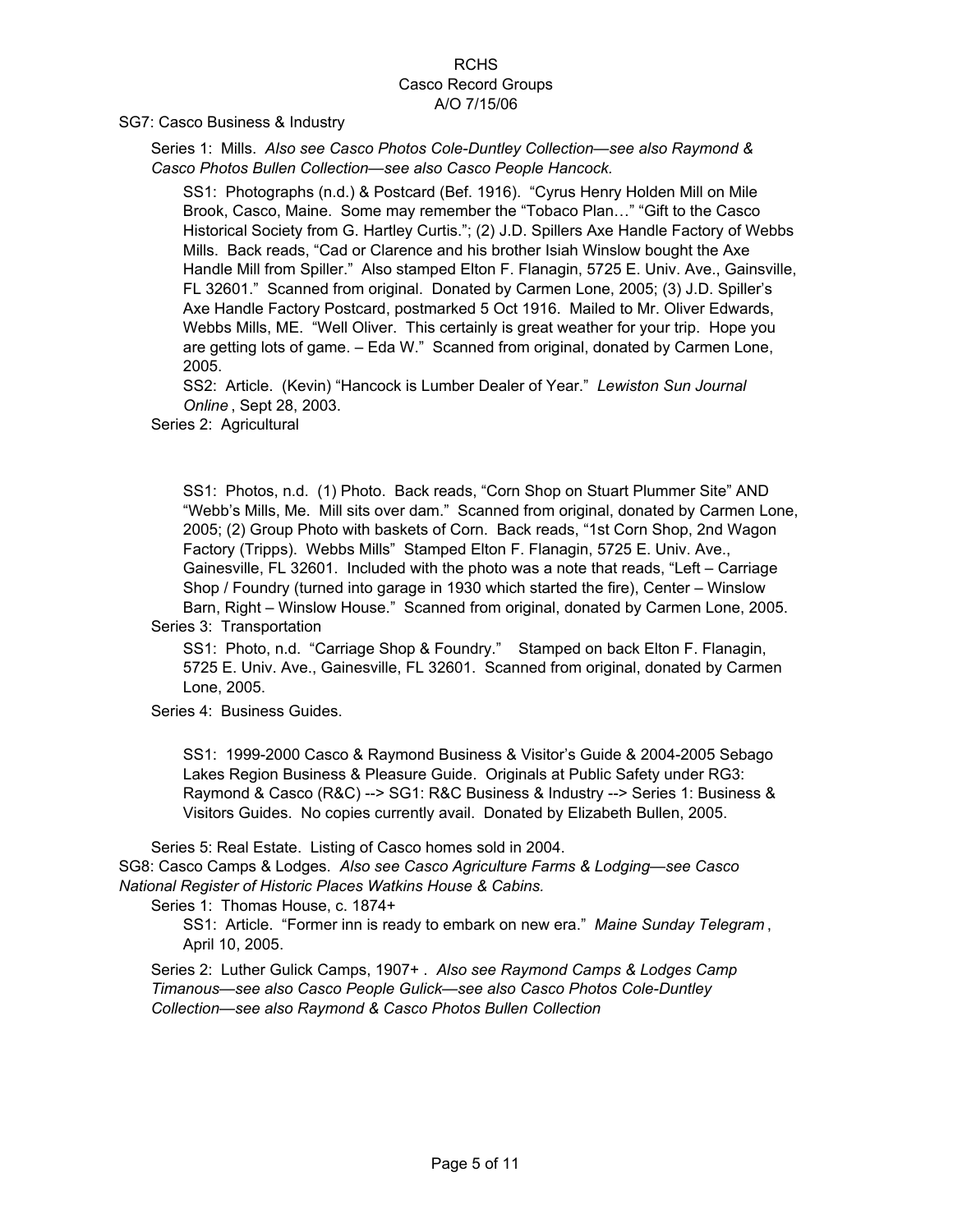SS1: Campbooks. The Luther Gulick Camps (Little Wohelo & Sebago Wohelo). 1952; 1953; 1957, 50th anniversary—2 copies; 1958; 1959; 1961—2 copies; 1964; 1965—2 copies, one damaged with photo of camp directors cut out; 1966-1977. B/W. Donated by Miss Gertrude H. Plaisted of Brunswick, ME. NOTE: 1952; 1953; 1957-1959; 1961; 1964-1977 are at Raymond Public Safety (3 total files??)—1957; 1961 & 1965 are at the schoolhouse.

SS2: Yearbooks. The Luther Gulick Camps (Little Wohelo, Sebago Wohelo & Camp Timanous), 1952, 1954 & 1955—partial, 4 pgs. B/W. Donated by Miss Gertrude H. Plaisted of Brunswick, ME. Located at Raymond Public Safety.

SS3: Newsletters. "The Wohelo Bird." 1958 & 1960. Nov 1958 (incl. Timanous & Little Wohelo News—a partial newsletter?) & Nov 1960 (Little Wohelo & Sebago Wohelo News). B/W. Located at Raymond Public Safety.

SS4: Brochures. 1975-1977. Family Camping, The Luther Gulick Camps. B/W. Located at Raymond Public Safety.

SS5: Mailings. Luther Gulick Camps. 1957 & 1975? (1) Solicitation for camper referrals from campers, n.d. (1975?); (2) 1957 Fiftieth Anniversary postcard to Miss Gertrude H. Plaisted re: confirmation of mailing address. B/W photo on front, caption reads, "Early picture of Little Wohelo, one of the Luther Gulick Camps." Located at Raymond Public Safety.

Series 3: Little Wohelo. *Also see Casco Camps & Lodges Luther Gulick Camps* Series 4: Sebago Wohelo. *Also see Casco Camps & Lodges Luther Gulick Camps.*

Series 5: National Camps & Hotel, So. Casco, 1916-1924; NKA Migis Lodge, 1924+. *Also see Casco Photos Cole-Duntley Collection—see Raymond & Casco Photos Bullen Collection—see Casco Photos Cole-Duntley Collection—see Raymond & Casco Photos Bullen Collection—see Raymond Camps & Lodges Camp Timanous GHP Correspondence Coll.*

Series 6: Camp Mechano for Boys, 1920-Aft. 1930

Series 7: Camp Songo –a Girls Camp (AKA Songowood?) [Located in both Otisfield & Casco?], c. 1920. *Also see Casco Photos Cole-Duntley Collection—see Raymond & Casco Photos Bullen Collection*

Series 8: Camp Brunonia, 1928-c. 1930s & Dec 1937-1969; LKA Camp Grover for Boys?, c. 1930s-Dec 1937; LKA Camp Samoset II, 1969-1988. NKA Camp Samoset. Series 9: Camp Sis-a-gie, 1929- , LKA Camp Cedar, 1954+

Series 10: Barta Camp, c. 1930-c. 1945 –A Girls Camp; LKA Tall Timbers, 1946-c. 1954; LKA Camp Lanark, 1969-1971; then sold for house lots. *Also see Raymond & Casco Photos Bullen Collection—see Casco Sesquicentennial Scrapbook, Part II.*

Series #: Ranger Lodge; LKA Camp Mendota; NKA Hoop Camp, 1971+. *Also see Raymond & Casco Photos Bullen Collection*

Series #: Camp Hayloft. *Also see Casco Events Parade Photographs Camp Floats.*

Series #: Welch's Camps, So. Casco. *Also see Raymond & Casco Photos Bullen Collection.* Series #: Shay-ak-bee Lodge, So. Casco. *Also see Raymond & Casco Photos Bullen Collection.*

Series #: The Red Oak, So. Casco. *Also see Raymond & Casco Photos Bullen Collection*

Series #: Gay's Lodge, Bessie Gay (Prop.). *Also see Casco Photos Cole-Duntley Collection* Series #: Old Homestead Camps, May B. Watkins (Prop.)

Series #: Archer Camps, Mrs. Jesse H. Archer (Prop.)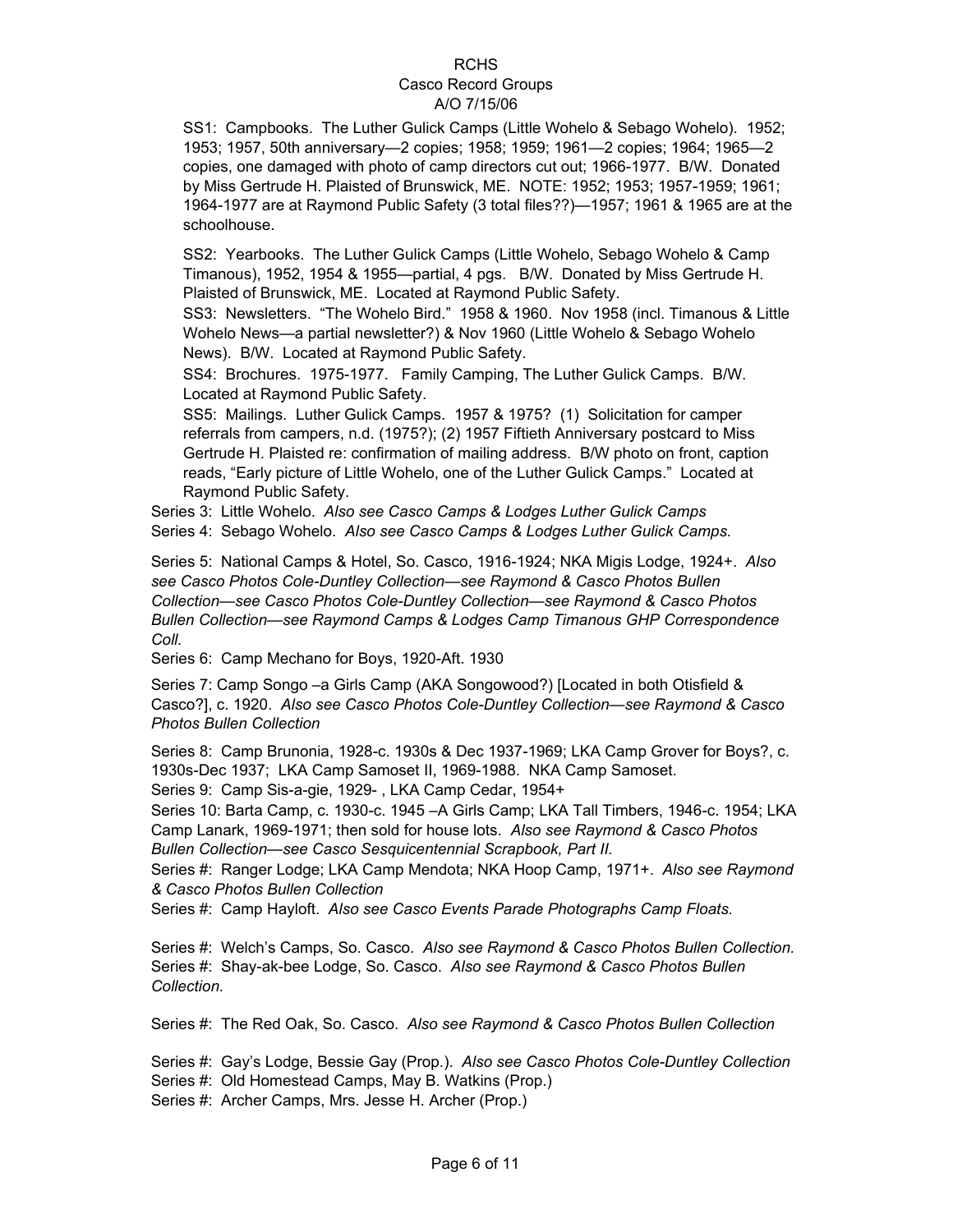# RCHS

# Casco Record Groups

# A/O 7/15/06

Series #: Dr. Johnson's Healthland Camps. LKA Dr. Johnson's Camps in Webb's Mills with 3 divisions: Moosehead Camp for Boys; Three Pines Camps for Girls; and Tree Tops Camp for Boys & Girls.

Series #: Camp Netop of Webb's Mills, 1956-1982; NKA Camp Netop Lakeside Cottages, 1988-

SG9: Casco Events

Series 1: Little Rigby Fair, c. 1909-1916. *Also see Casco Organizations Little Rigby Agricultural Association*

SS1: Program. Aug 29-31, 1916 (photocopy).

SS2: Photos (n.d.). (1) Casco Grange Display. (2) Harvest Display. Copies scanned from orig. photos, 2005, courtesy of Carmen Lone.

Series 2: Casco Old Home Days, c. 1911. Forerunner to Casco Days.

SS1: Photos. (1911). (1) Casco Old Home Day, Aug. 10, 1911. Group photo in front of Casco Grange Hall. B/W. Backside of photo marked with partial names

Series 3: Casco Days, 1935+ . *Also see Casco Sesqui- Scrapbook Beige Cover re: Casco Days—see also Casco Photos Cole-Duntley Collection—See also RCHS Casco Days Plaques* 

SS 1: Parade Photos, Organizational Floats (1952). (1) Casco Grange. Horses & fringedtop surrey. "Casco Day, 1952." B/W.

SS2: Article. "Casco Day Held As Town Marks 125th Year" N.s., n.d. [1966]. Includes 2 photos. Photocopy donated by Carmen Lone, 2005.

SS3: Brochure recruiting Casco Day volunteers. c. 2005.

Series 4: 1976 Bicentennial RCHS "1776" Theater Production. *See also Artifacts & Items M1976.9 white stockings & "buckles".*

SS1: Newspaper article. "Casco "1776" Triumphs" by Hope Hatch. N.d. (1976), n.s. Performed at the Casco Jr. High Gym.

SS2: Bicentennial Program. RCHS. July 19, 1976.

SS3: RCHS 1776 script. 19 pgs.

SG 10: Casco Organizations

Series 1: Little Rigby Agricultural Association. *Also see Casco Events Little Rigby Fair*

Series 2: Casco Grange No. 67 (1874- ; Reorganized May 16, 1901 & Remaining members demitted Dec 15, 1973). *Also see Casco Days, Parade Photographs – Organizational Floats* SS1: Articles (c. 1946; 1948). (1) "In Pre-Auto Days, Casco Grange Hall Had Stable In Cellar To Shelter 20 Horses." By Alice Jordan (Condensed from History of Casco Grange), n.d. [c. 1946], n.s. (2) "Another Generation In The Grange: Family Tradition Builds Stronger Farm Fraternity." By Jack T. Boyd. Portland Sunday Telegram, April 4, 1948. Names mentioned incl. Owen L. & Sumner O. Hancock; Miss Nina & Mrs. Olive

### SG11: Casco War

Series 1: Civil War

SS1: Wendell Small collection. (1) Record of Death & Interment, Horace M. Small [1846- 1864]; (2) Letter (copy) to A. Henry Thurston from Levi Small, Attested by Richard M. Webb, Justice of the Peace, January 6, 1865 re: death of Horace M. Small; (3) Muster Rolls (copy) for Horace M. Small, 2 pgs.; History of the First ME Calvary, Roster of Co. I (copy) for Horace M. Small, Levi G. Small [1845-1912] & George D. Russell; (4) Correspondence—2 emails from Wendell Small, April 2003 & Letter from Wendell Small, May 2003. Donated by Elizabeth Bullen.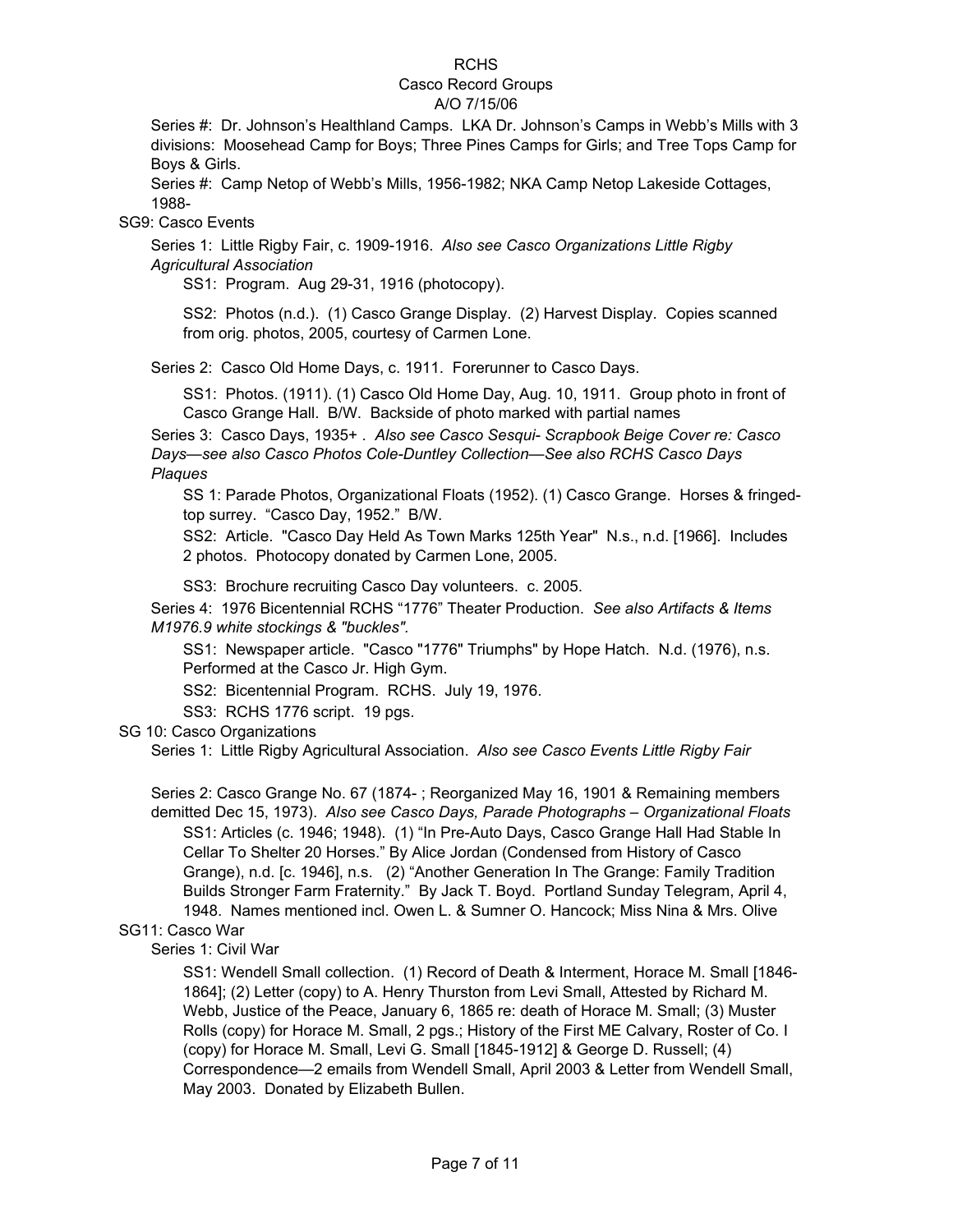SS2: Soldiers. (1) Of Stoneham, [MA] Soldiers, 2 pgs. (17 & 35). Re: Otis, Alphonso & Fernando Pinkham. N.s. (Stoneham Historical Society?), n.d. Series 2: World War I

SS1: Photos, c. 1916. 5 photos, B/W. 2 photos with Webbs Mills Church Steeple in background. Cos. K. & L. of Plattsburg, NY, 5th U.S. Inft. in Webb's Mills, ME. Copies of postcards from Marolyn Gerry of Mountain Rd., Raymond. Donated 2005.

#### SG12: Casco Obituaries

Series 1: A – Allen, Helen F. (1998); Avery, Gerald (1999)

Series 2: B - Baumgartner, Godfrey (2006); (Berry), Emma Rose (2000); Burgess, George (1969); Burke, David C. (1999) (Obit & News article, "Worker killed by electricity in Casco"); Bush, Harry P. (1981) (Death notice)

Series 3: C - Chagrasulis, Charles S. (2000); Chamberlain, Ralph P. (1983); Chapman, Job (1968); Chute, Willard ("Bill") Jr. (2003); (Cole), Katherine Duntley Redmun (1999) Series 4: D - Dingley, Raymond E. (1968)

Series 5: E - (Edwards), Dorothy Farnum (2002); (Edwards), Lucille Flanagin (2003); (Edwards), Mildred Hall (1994); Eldridge, Alan (2001); Eldridge, Willis D. (1968) Series 6: F - Flanigan, Julia (1991); Fleury, Frederick A. (1979)

Series 7: G - (Gay), Marguerite Colby (2003); Gould, Ellen M. (1968); Gould, Alphius A. (1969); Gurney, Barbara (Townsend) (1999)

Series 8: H - Hacker, Henry (1995); Haines, Richard ("Dickey") (2004); Hall, Hacker A. (2000); Hall, Dr. Milton (1900); Hall, Myron Joshua (1956); Hall, Beverly (Murch) (2006); Hancock, Elizabeth ("Betty") (2004); Hancock, Harris S., Sr. (1996); Hancock, May E. (1963); Hancock, Sumner O. (1960); (Hanscom), Judith Champagne (2003); Hanscom, Peter Edwards (2005) Series 9: 1

Series 10: J - Jordan, Charles (1960)

Series 11: K - Kimball, Beatrice ("Bea") (2004); Krohn, Rev. Gerald T. (2003)

Series 12: L - Leach, Beverly (1994); Leach, Mark A. (1995); Lombard, George V. (2000); (Lombard), Barbara Morton (2003); Lord, John M. (1967)

Series 15: O Series 16: P – Packard, Albert G. (2005); Petitpas, George R. (2004); Plummer, Stuart C. (2000) Series 17: Q Series 13: M - Mains, Grace (2002); Maines, Ellwin R. ("Sonny") (2003); Mayberry, Mrs. Mary (Hall) (1898); Mitchell, Annie (1960); Morris, Dorothy (2005) Series 14: N - Nelson, John Jr. (1975); Nute, Everett (2004)

Series 18: R - Reeve, Tapping S. (1999); Robson, Scott W. (1989)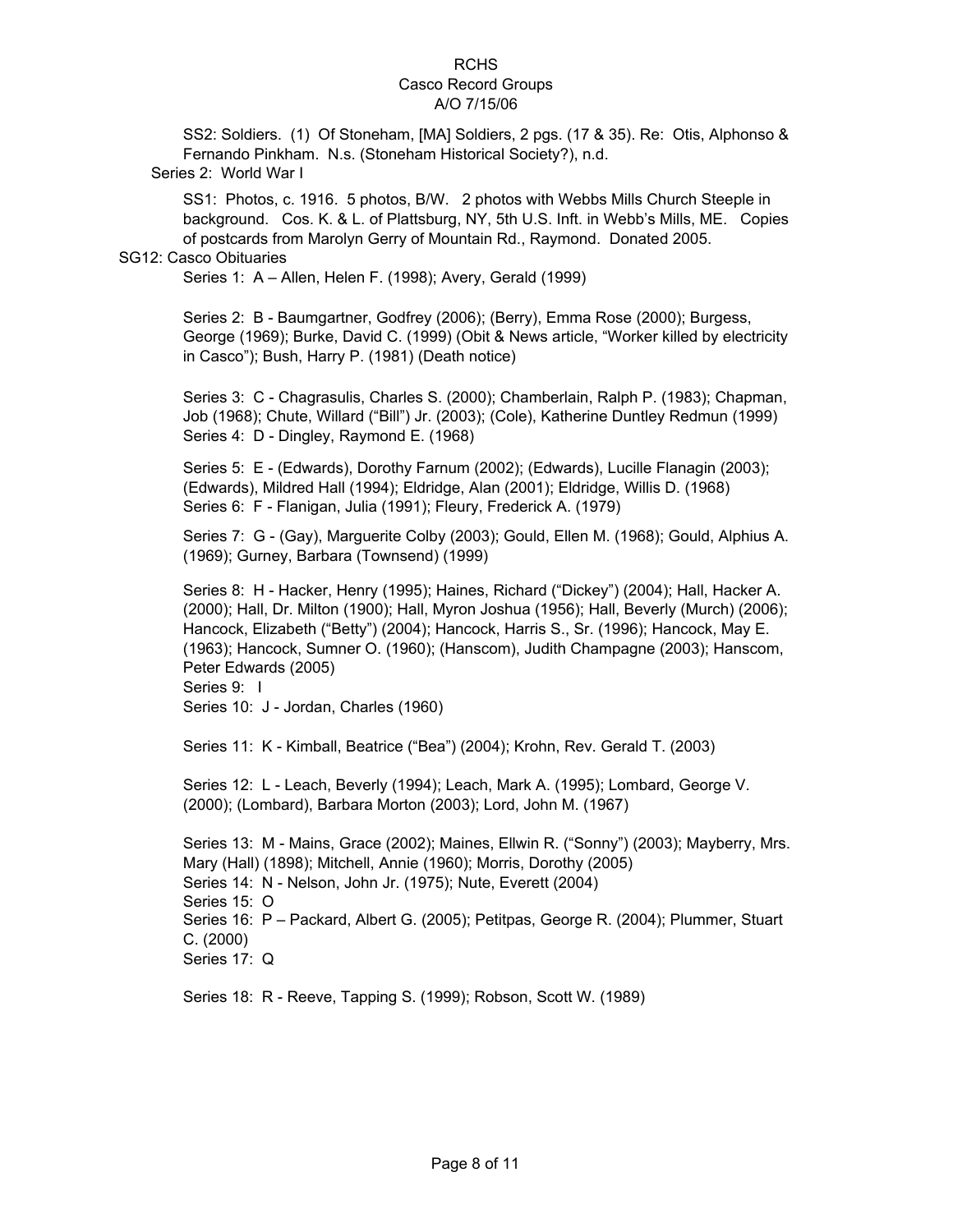Series 19: S - (Shane), Alberta Symonds (2004); (Shane), Barbara Tracy (2003); Shane, Bertha (1972 News article, "Casco Woman Dies In Blaze"); (Shane), June Dearborn (2002); Shane, Norman R. (2000); Shane, Thomas F. (1974); (Small), Angie Morse (2002); Small, Raymond (1988); Small, Raymond, Jr. (2001); Spiller, Eldred Donald (1996); (Spiller), Elizabeth L. ("Betty") Stewart (2004); Stetson, Everett D. ("Sam") (1985); Stetson, Rebecca A. (1993); Symonds, Evelyn (1993)

Series 20: T - Tenney, Alton L. (2001); Tenney, Llewellyn H. (1974); Tenney, Merle Linwood (2001); (Tracy), Leona Andrews (2005)

Series 21: U

Series 22: V - Vanhook, Netta (1974)

Series 23: W - Watkins, Carolyn (2001); Watkins, Charley S. (1974); Watkins, Henry Pete (1983); Watkins, Howard C. (1961); Watkins, James. W. (1954); Watkins, Owen D. (1965); White, William B. (1986); Whiteley, Wilford D. (1987); Willey, Rosco C. (2004); (Winslow), Gladys Chadbourne (2001; Winslow, Vernon E. (1969)

Series 24: X-Z

SG13: Casco People *(See Manuscript Groups-C Gene.)*

SG14: Casco Politics

SG15: Casco Printed Material

Series 1: Photos

SS1: Casco, Maine: A Bicentennial Album, 1976. Small, photo book. 2 copies—1 with inside cover written, "Raymond-Casco Historical Society, 1976. Historical photographs & postcards of Casco. Donated by Leona Edwards." Leona's orig. at Raymond Pub. Safety Bldg., other copy at schoolhouse

Series 2: History

SS1: The Story and History of Casco, Maine. 1941. Written by William C. Holden & assisted by The Centennial Committee on History—Dr. & Mrs. J.P. Bodge, Eugene Harmon & Rev. James Albert Nichols. 60 pgs. Donated by Helen Allen. Fragile condition.

Series 3: Nature

SS1: Nature Studies in Casco, ME by Celia M. Compton (1928). 2 copies—1 donated by Leona Hall; and 1 donated by the Harry Turner Estate of Casco.

Series 4: General News.

SS1: *Narragansett Sun* . 1895 & 1898. Miscellaneous small town news.

SG16: Casco Photos

Series 1: D. Torrey Sylvester Collection. Scenic summertime photos of Casco, 1889-1890. 11 photos.

Series 2: Leon Tripp Collection (c. 1920; c. 1940). *Also see Raymond & Casco Tripp Collections - Genealogy.* Leon & Hamden Tripp of Webbs Mills, Casco; scenic; unknown summer camp - Camp Agawam?

SS1: Folder 1. 1). "Leon Tripp & his girlfriend." N.d. [ca. WWI], 2 slightly dif. Poses - 2). (Leon Tripp's girlfriend), n.d. [ca. WWI] - 3). "Leon Tripp, his sister & his girlfriend" N.d. [ca. WWI], 2 slightly dif. Poses - 4). Unknown older man [Hamden Tripp?] with glasses smoking a cig. N.d. - 5). "Leon Tripp, son of Hamden Tripp", n.d. 2 pics--1 standing, one sitting on front steps. N.d. [ca. WWI] - 6). Picture of "Poland Spring in Winter Mansion House" poster. - 7). Woods winter scene - 8). Ice skating photos – 2 - 9). Cross-country ski photos  $-2 - 10$ ). Toboggan & sledding photos  $-8 - 11$ ). Horses / oxen pull & rides – 5 - 12). Horse racing on a frozen lake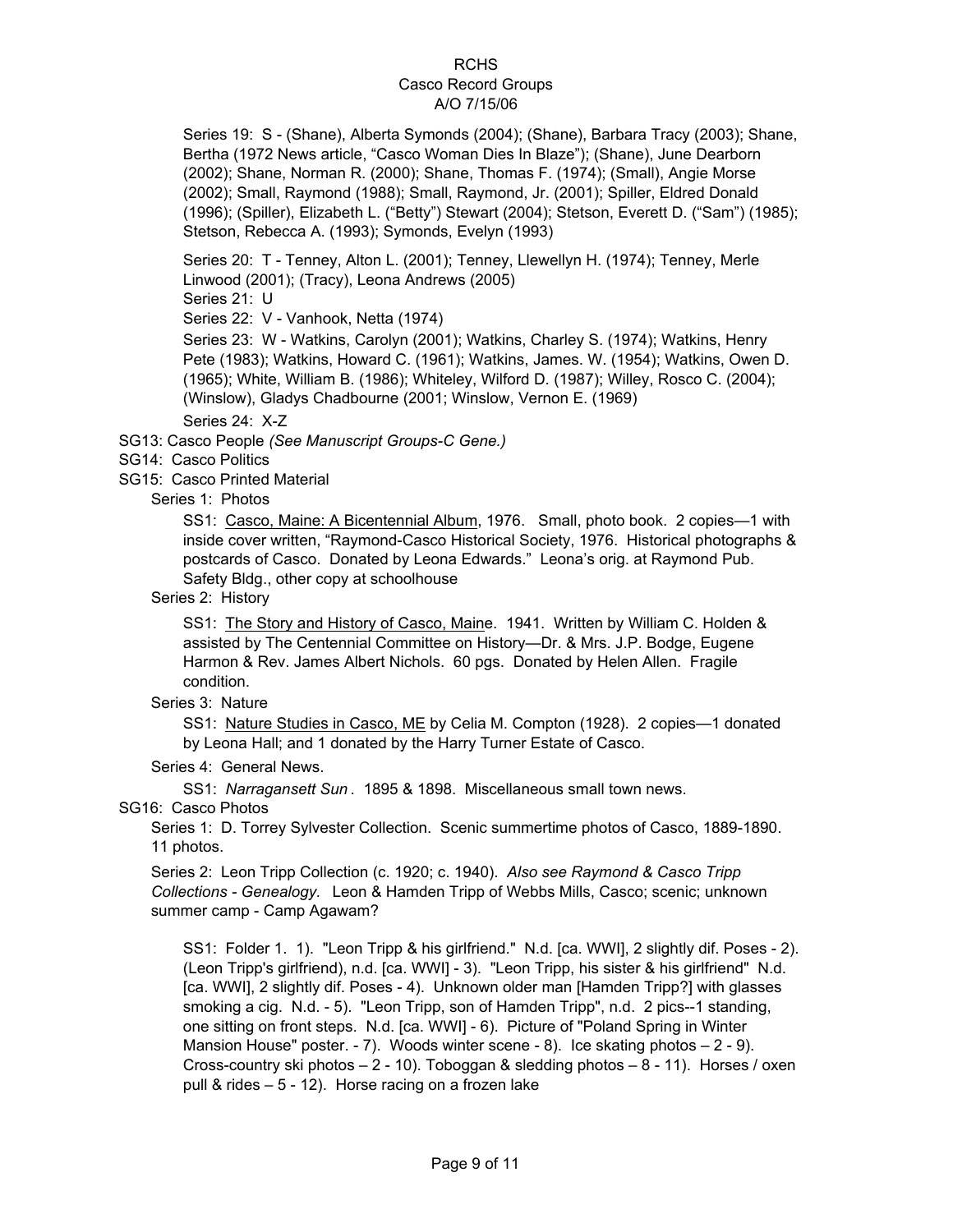Folder 2. 13). Automobile - 14). Dirt road with scenic view - 15). Webbs Mills views – 3- 16). Howard Johnsons [on Naples Causeway?], ca. 1940? - 17). Fryeburg Academy baseball team, ca. 1920 - 18). [Unknown summer camp photos - Camp Agawam?] Cubs 1st Hockey, girls, 1940 -19). Cubs 2nd Hockey, girls, 1940 - 3 -20). Climbers 1st Hockey, girls, 1940 - 21). Climbers 2nd Hockey, girls, 1940 - 22). Climbers 1st Basketball, girls, 1940 - 23). Climbers 2nd Basketball, girls, 1940 - 24). Climbers, 3rd Basketball, girls, 1940 - 25). Climbers, 4th Basketball, girls, 1940 - 26). Cubs 1st Basketball, girls, 1940 - 27). Cubs 2nd Basketball, girls, 1940 - 28). Cubs 3rd Basketball, girls, 1940 - 29). Cubs 4th Basketball, girls, 1940 – 2 - 30). Climbers 1st Baseball, girls, 1940 - 31). Climbers 2nd Baseball, girls, 1940 - 32). Cubs 1st Baseball, girls, 1940 - 33). Cubs 2nd Baseball, girls, 1940 - 34). Cubs War Canoe, girls, 1940 - 35). Climbers War Canoe, girls, 1940 - 2

SG17: Casco Agriculture

Series 1: Farms & Lodgings. *Also see Casco Camps & Lodges—see Casco National Register of Historic Places Manning House*

SS1: Lake View Farm, Charles & Ella Whitney (Props.). *Also see Casco Photos Cole-Duntley Collection—see also Raymond & Casco Photos Bullen Collection.*

SS2: Sunnybrook Farm (AKA Sunny Brook Farm), The Jordans (Props.). *Also see Casco Photos Cole-Duntley Collection*

SS3: Overlook Farm, Mrs. Angie Walker (Prop.). *Also see Casco Photos Cole-Duntley Collection—see also Raymond & Casco Photos Bullen Collection.*

SS4: Maplebrook Farm. Newspaper Article with picture. "Schoonmaker Farm perfect setting for artist and coffee." *Suburban News* , July 2, 1996. Owned by the Batty family for approx. 125 yrs. Built c. 1814.

SS #: Pleasant Lake House. *Also see Casco Photos Cole-Duntley Collection.*

SS #: Mayberry Stock Farm; LKA Casco Inn, Gardner Cole (Prop.). *Also see Raymond & Casco Photos Bullen Collection.*

SS #: Lakeshore Farm, Muriel Lowell (Prop.)

- SS #: The Bartny House, Elliot Barta (Prop.)
- SS #: Brackett House, Francis Brackett (Prop.)
- SS #: Elmdale, Miss Emma Watkins (Prop.)
- SS#: Pine Hill Farm, Henry & Emma Edwards (Props.)
- SS#: Camp Woodland, Mrs. E.C. Grover (Prop.)

SS#: Valley View Farm; LKA Quaker Spring Farm—on Quaker Ridge

SG18: Casco State & Federal Facilities

Series 1: U.S. Post Office, So. Casco

SS1: Articles (1956, 1957). (1) "South Casco Post Office Moved Into New Quarters,"

N.s., July 1956. Donated by Carmen Lone, 2005.; (2) "RFD Carrier Retires After More

Than 30 Years of Service" re: George N. Burgess. N.s., 1957.

SG19: Casco Places

Series 1: South Casco

SS1: Article (1993). "Developer plans to put village back on map" by John Richardson. *Portland Press Herald* , Fri., Aug 20, 1993. 2B. Timothy Porta, owner of Migis Lodge, Cry of the Loon Gift Shop & Art Gallery.

Series 2: Casco Village

Series 3: Webbs Mills. *Also see Casco War World War I.*

SS1: 1995 Photos & Letter to the RCHS, 21 Oct 1996. Lucille E. Flanagin Re: Webb, Duran, Winslow & Edwards of Webbs Mills Genealogies and Webb's Mill's Maine: Early 1900's. Includes 24 photographs of Webbs Mills taken in 1995 and an index with explanations of each by Lucille.